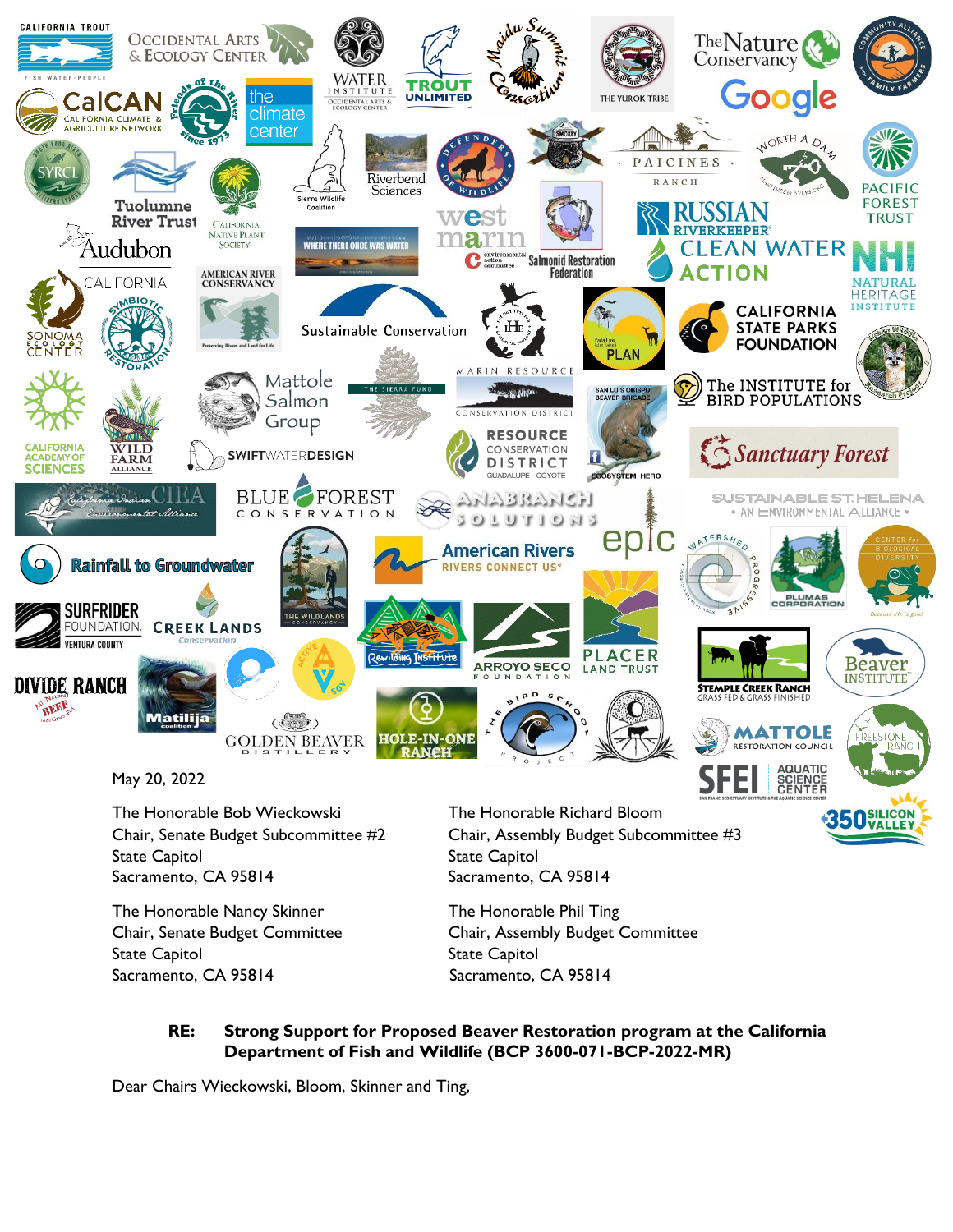As long-time proponents and practitioners of beaver and process-based restoration strategies, we are delighted to support the transformational proposal to create a new Beaver Restoration program at the California Department of Fish and Wildlife (CDFW) in the Governor's May Revision. The proposed program's ambitions and investments recognize that beavers can and do enhance conservation of existing public lands, accelerate regionally led conservation, expand and accelerate environmental restoration, and strengthen coordination among governments and key partners.

The North American Beaver (*Castor canadensis*) is native to California and was once prevalent in watersheds across the state. 1,2,3,4 The scientific literature indicates that beaver dams and associated ponds help mitigate the impacts of climate change, drought and wildfire through sequestering carbon, increasing surface and groundwater storage, attenuating flood waters and creating green "ribbons of fire-resistant riparian corridor" that serve as critical "refugia" for species unable to escape fire.<sup>5,6,7,8</sup>

Beaver dams improve water quality, repair eroded channels, reconnect streams to their floodplains and create and maintain wetland and riparian habitat. Beaver create habitat complexity and diversity in otherwise simplified stream systems and can prolong critical summer streamflow or provide perennial flow to degraded urban and wildland streams that would otherwise run dry. Beaver dams, canals, burrows and food caches greatly expand wetland and wet meadow habitats, create refugia from predation and high flows and provide many other ecosystem benefits to imperiled fish, birds, and amphibians.9,10,11, 12,13,14

The legacy of trapping beaver nearly to extinction and systematically removing wood from most California streams has resulted in "structurally starved" riverscapes. Beaver and process-based restoration work to protect and enhance active beaver dam complexes and where beaver are absent place hand-built instream structures to encourage beaver's return and mimic the effect of historic large wood accumulation and beaver dam density. Working with beaver and natural processes to carry out the restoration, this "letting the system do the work," low-tech, low-disturbance approach results in more ecologically resilient and functional riverscapes, with progressively less human intervention needed over time.<sup>15</sup>

For the past decade, native California tribes, non-governmental organizations, private landowners, ranchers, scientists, restoration practitioners, academics, corporations and State and Federal agencies have been working in partnership to successfully implement beaver and process-based restoration techniques to restore ecological function to California's watersheds and increase community resiliency to climate change. These cost-effective, high-impact, low disturbance techniques align well with the Traditional Environmental Knowledge practices of native California tribal partners such as the Maidu Summit Consortium and the Tule River Tribe who are currently working to return beaver to their ancestral homelands.<sup>16</sup>

To date these beaver and process-based restoration treatments have been implemented with great success in many of California forests (Taylor Creek/South Lake Tahoe, Tule River Reservation, Klamath River, Trinity River), developed lands (cities of El Dorado Hills, Martinez, Napa, Sonoma), wetlands (Sutter National Wildlife Refuge, Child's Meadow, Humbug Valley), grazed grasslands (Doty Ravine/Lincoln), the Great Basin (Smoke Creek/Shinn Ranch, Alaska Canyon/Bare Ranch) and many other locations across California and the arid west.

Beaver and process-based restoration provide meaningful climate smart jobs, enhance water quality and security and reduce climate risks to vulnerable communities. Given their low cost per unit, low-tech design requirements and ability to be efficiently permitted through California's Cutting Green Tape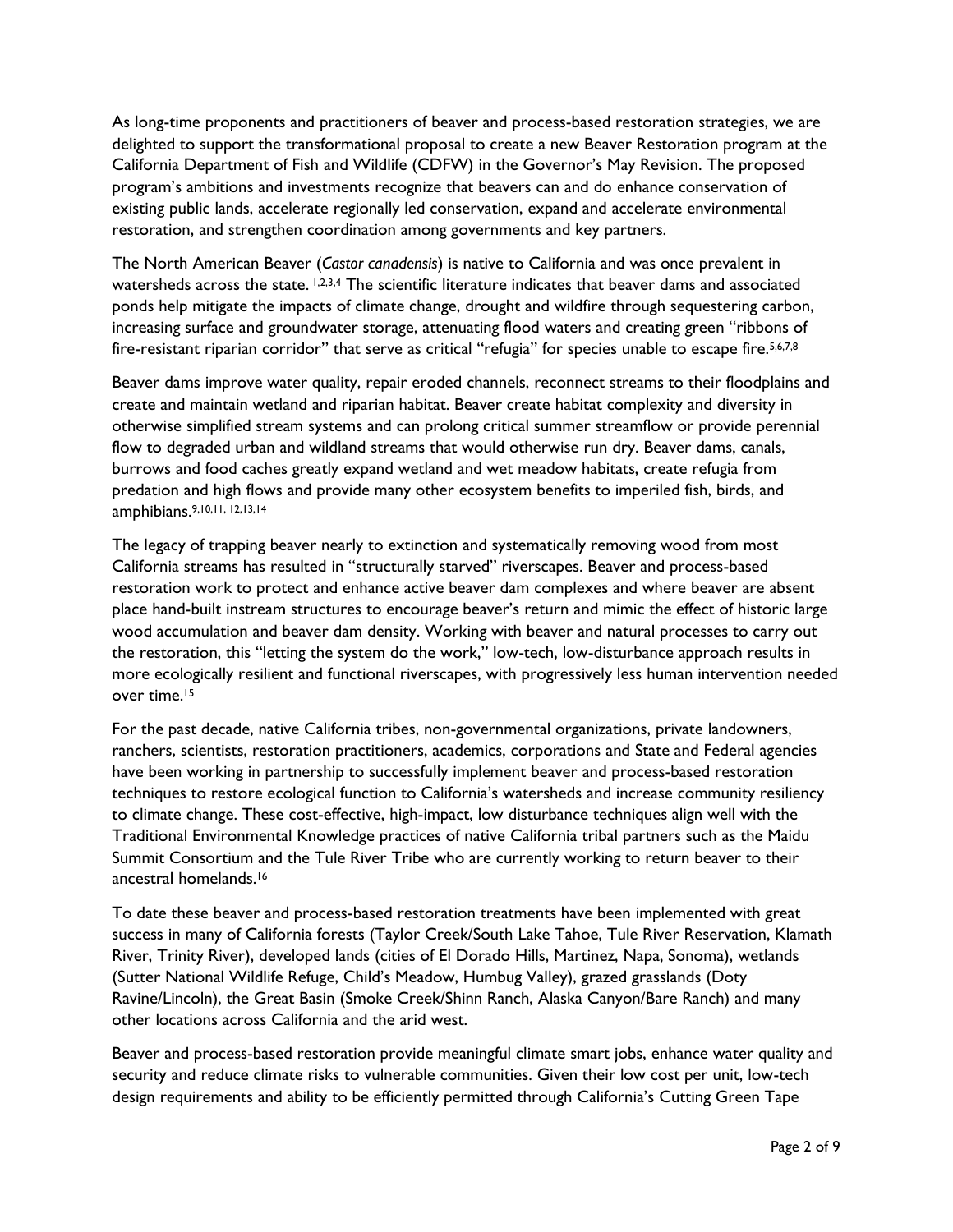Initiative, these practices have the potential to greatly increase the pace and scale of climate smart restoration across the state. Beaver and process-based restoration greatly accelerate stream, wetland and mountain meadow restoration and thus would be an enormous asset towards achieving California's 30x30, climate smart, natural and working lands, and drought resiliency goals.

We applaud the Governor for working hard to center nature-based solutions that protect California's biodiversity and builds a more resilient future. Many of us who are successfully implementing beaver and process-based restoration in partnership with landowners, conservationists, agencies, and native California tribes welcome the opportunity to provide resources and support towards integrating these highly effective practices and working collaboratively with the CDFW team hired to run this exciting program.

Integrating beaver and process-based restoration into this effort will significantly increase the costeffectiveness, pace, and scale of restoring critical habitats across California.

Please contact Brock Dolman [\(brock@oaec.org\)](mailto:brock@oaec.org), Kate Lundquist [\(kate@oaec.org\)](mailto:kate@oaec.org) or Jennifer Fearing [\(jennifer@fearlessadvocacy.com\)](mailto:jennifer@fearlessadvocacy.com) with the Occidental Arts & Ecology Center to engage further. Thank you.

## Sincerely,

Janet Cox Legislation/Policy Director 350 Silicon Valley

David Diaz Executive Director **ActiveSGV** 

Elena DeLacy Executive Director American River Conservancy

Julie Fair Director, California Headwaters Conservation American Rivers

Sabra Purdy Restoration Ecologist Anabranch Solutions

Tim Brick Managing Director Arroyo Seco Foundation Mike Lynes Director of Policy Audubon California

Michael Callahan President Beaver Institute, Inc.

Mac Cloyes Policy Director Blue Forest Conservation

L. Gustafson\* GIS Analyst California Department of Fish and Wildlife

Elijah Portgual\* Senior Environmental Scientist California Department of Fish and Wildlife

Olivia Willis\* Senior Environmental Scientist/Attorney California Department of Fish and Wildlife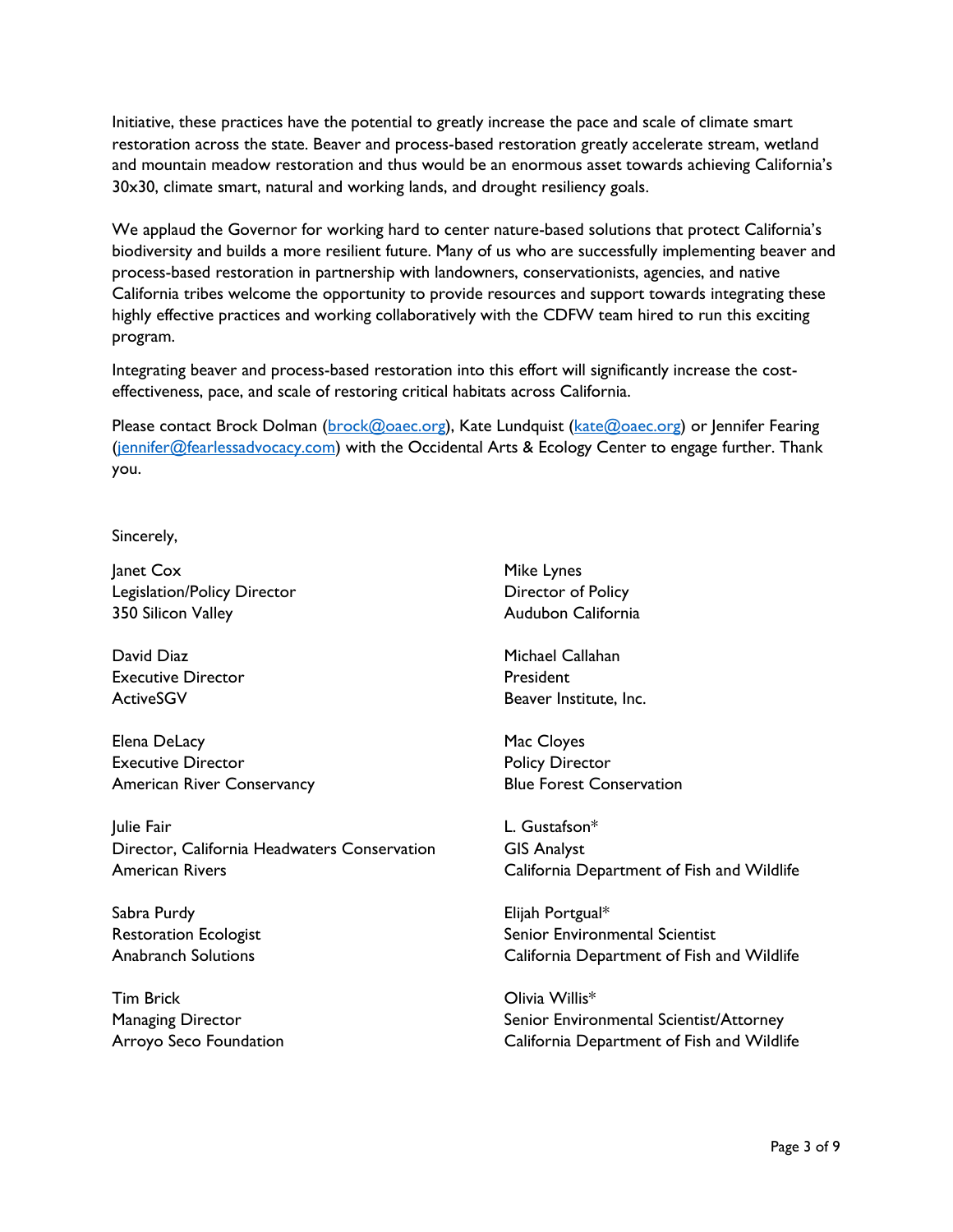Scott Sampson Executive Director California Academy of Sciences

Jeanne Merrill Policy Director California Climate & Agriculture Network

Sherri Norris Executive Director California Indian Environmental Alliance (CIEA)

Nick Jensen PhD Conservation Program Director California Native Plant Society

Joe Burg, PE Environmental scientist California resident

Rachel Norton Executive Director California State Parks Foundation

Emily Fairfax, PhD\* Assistant Professor of Environmental Science and Resource Management California State University Channel Islands

Jacob Katz Senior Scientist California Trout

Collette Adkins Senior Attorney Center for Biological Diversity

Sue Smith Owner/Manger Circle Bar Ranch

Geoff Ellsworth\* Mayor City of St. Helena Andria Ventura Legislative and Policy Director Clean Water Action

Dave Runsten Policy Director Community Alliance with Family Farmers

Jason Knight Individual Conservation Society of California

Paul JenkinVentura Campaign Coordinator, Surfrider Foundation Coordinator, Matilija Coalition

Donald Chartrand Executive Director Creek Lands Conservation

Pamela Flick California Program Director Defenders of Wildlife

Michael Landini **Owner** Divide Ranch

Vince Pacific\* Hydrologist Eldorado National Forest

Morgan Patton Executive Director Environmental Action Committee of West Marin

Thomas Wheeler Executive Director Environmental Protection Information Center

Jonathan & Misty Gay Co-Owners Freestone Ranch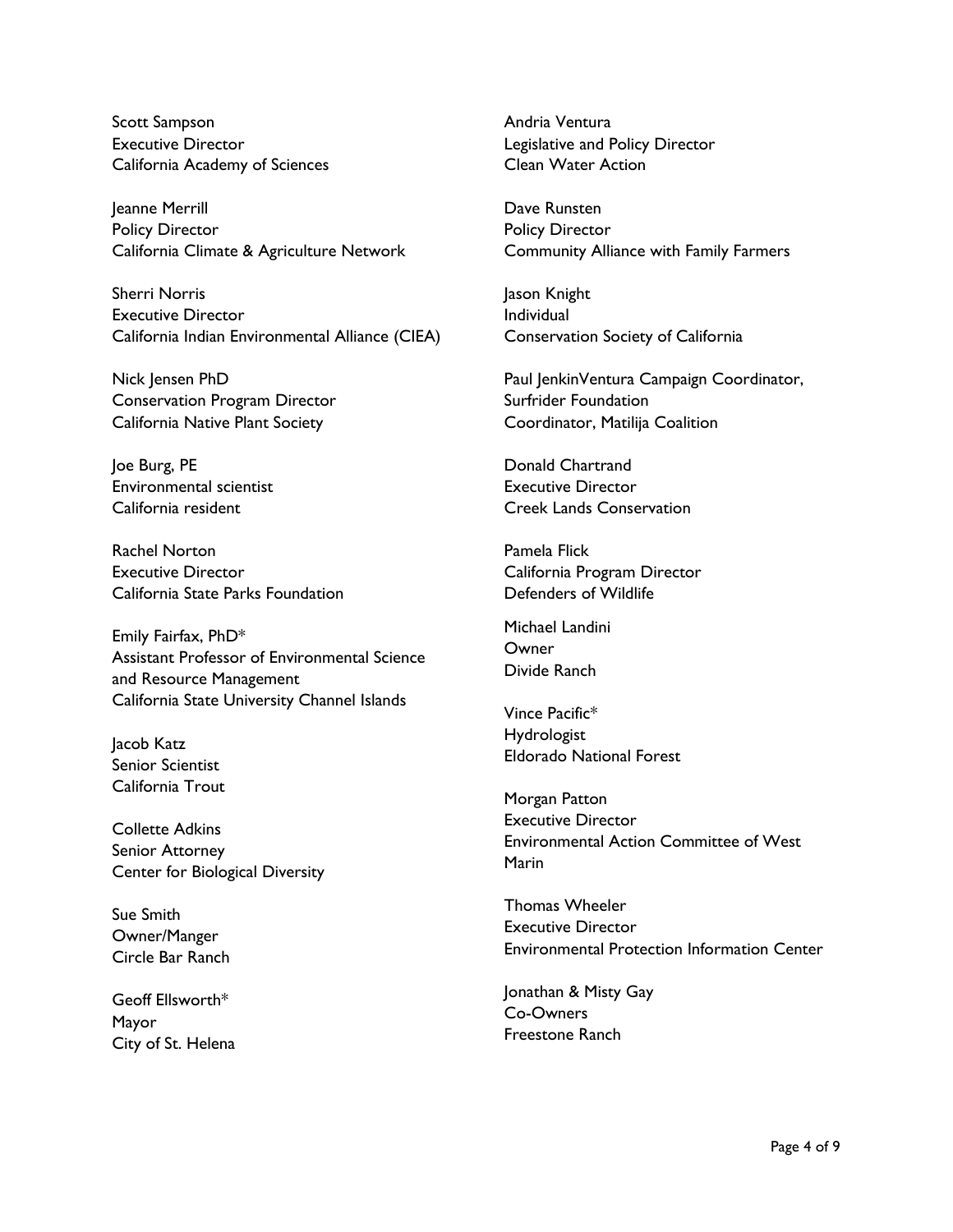Ashley Overhouse Resilient Rivers Director Friends of the River

Kim Fettke Full Spectrum Consulting

Kris Koenig President Golden Beaver Distillery

Rick Lanman **Director** Guadalupe-Coyote Resource Conservation **District** 

Joe Bertotti **Owner** Hole-In-One Ranches

Rick Lanman, MD President Institute for Historical Ecology

Jennifer Wood Soils Consultant JT Wood Soils Consulting

Julia Lund, P.E. Project Manager Kennedy Jenks

Robert Hixon Owner Lightning Canyon Ranch - Shasta County

Trina Cunningham Executive Director Maidu Summit Consortium

Sarah Vroom Executive Director Mattole Restoration Council

Richard Sykes Executive Director Mattole Salmon Group Paige Lincenberg Student Rabbi **MCIC** 

Raphael Hitzke Marketing Manager Mellifera Films

Gerald H. Meral, Ph.D. Director, California Water Program Natural Heritage Institute

Michael Pollock\* Research Scientist NOAA

Meghan Walla-Murphy **Director** North Bay Bear Collaborative

Brock Dolman Co-Founder; Program Director Occidental Arts & Ecology Center

Kate Lundquist Water Institute Director Occidental Arts & Ecology Center

Paul Mason V.P., Policy & Incentives Pacific Forest Trust

Sallie Calhoun **Owner** Paicines Ranch

Susan Kirks Chair, Board of Directors Paula Lane Action Network (PLAN)

Jeff Darlington Executive Director Placer Land Trust

Leslie Mink Project Manager Plumas Corporation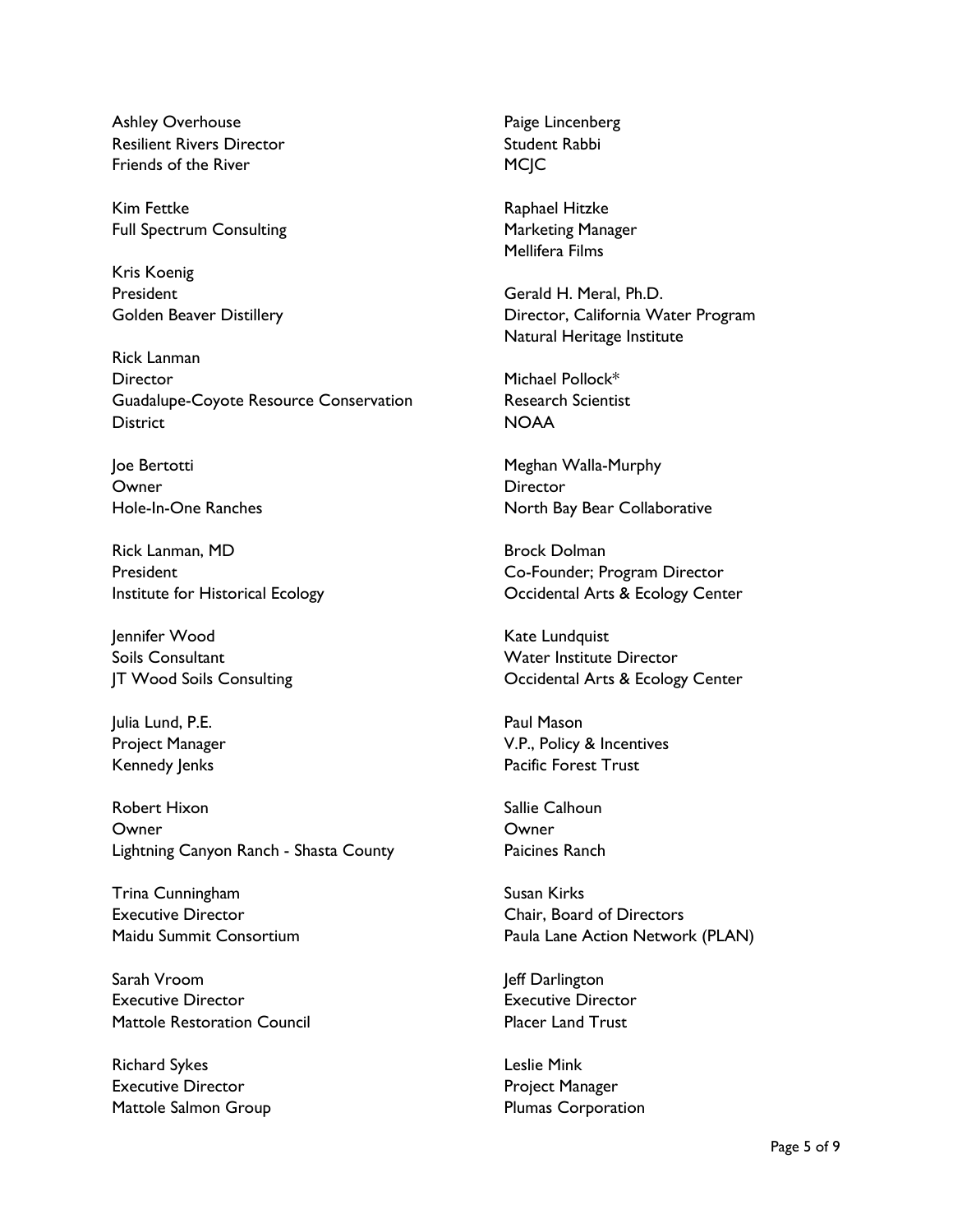lim Wilcox Executive Director Plumas Corporation

Sally Gale Chair, Marin Resource Conservation District Rancher

Suzanne Fouty\* Hydrologist/Soils Specialist Retired USDA Forest Service

Eli Asarian Aquatic ecologist Riverbend Sciences

Don McEnhill Executive Director Russian Riverkeeper

Dana Stolzman Executive Director Salmonid Restoration Federation

Brandon Herman Individual San Francisco Estuary Institute

Lauren StoneburnerAssociate Environmental **Scientist** San Francisco Estuary Institute

Tasha McKee McCorkle Water Program Director Sanctuary Forest

Janice Parakilas, Board member Sanctuary Forest

Anna Rogers Education, Development & Administrative **Director** Sanctuary Forest

Sherry Guzzi Co-founder Sierra Wildlife Coalition Kate Montgomery River Cleanups Coordinator SLO Beaver Brigade

Audrey Taub **Director** SLO Beaver Brigade

Jomari Peterson Core Strategist Snowball

Richard Dale Executive Director Sonoma Ecology Center

Jeff Baldwin\* Professor of Geography Sonoma State University

Keiko Mertz Policy Manager South Yuba River Citizens League

Loren Poncia **Owner** Stemple Creek Ranch

Charles Delgado Policy Director Sustainable Conservation

Maddie Chandler President Sustainable St. Helena

Kevin Swift Owner/Founder Swift Water Design

Garrett Costello President Symbiotic Restoration Group

Miles Mosley Taming Bear Publishing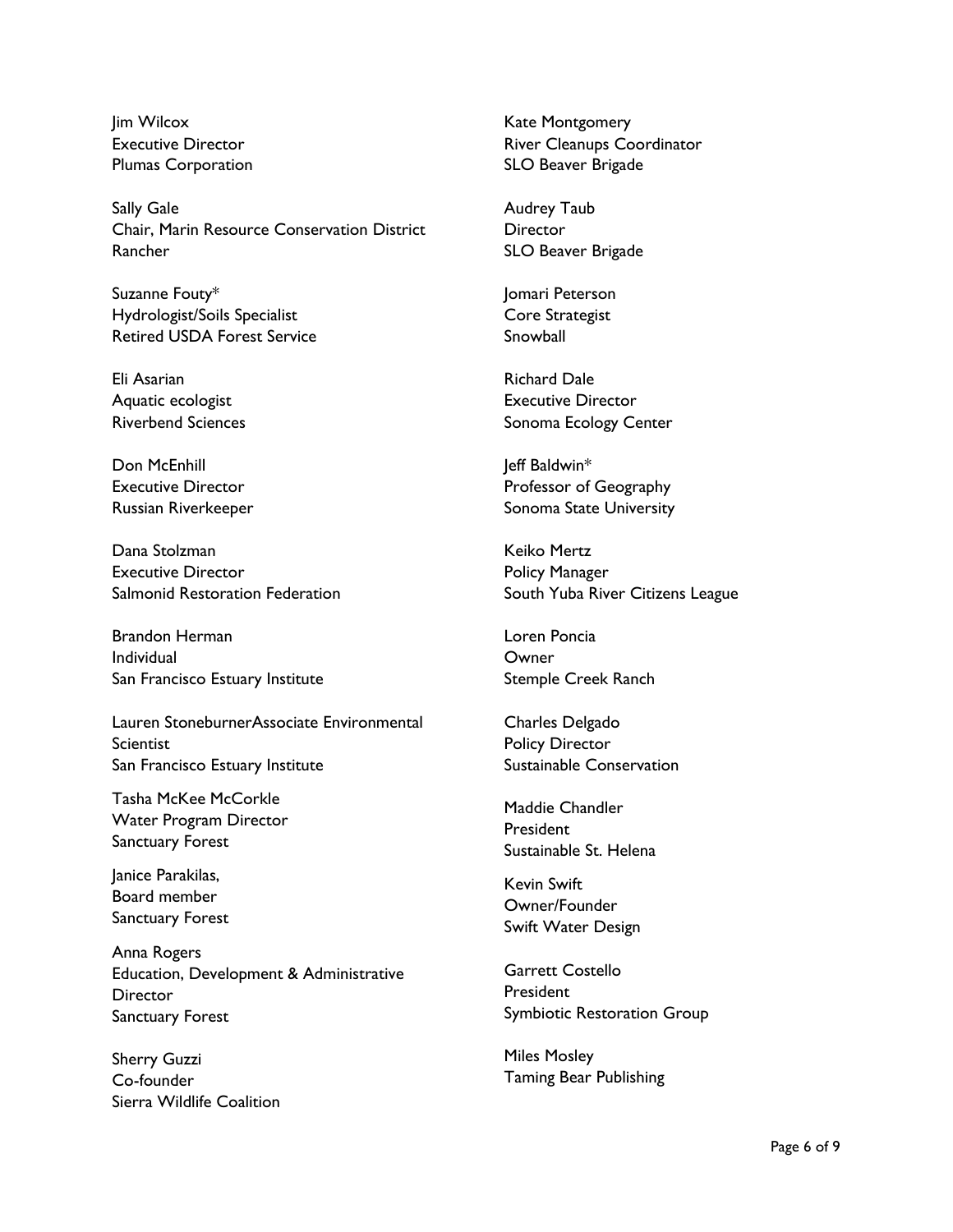Darrow Feldstein Founder, Board Member The Bird School Project

Ellie Cohen CEO The Climate Center

Helen Loffland Meadow Species Specialist The Institute for Bird Populations

Jay Ziegler Director of External Affairs and Policy The Nature Conservancy

John Davis Executive Director The Rewilding Institute

Carrie Monohan Program Director The Sierra Fund

Landon Peppel Resource Conservation Director The Wildlands Conservancy

Joseph L. James Yurok Tribe Chairperson The Yurok Tribe

Rene Henery California Science Director Trout Unlimited

Natalie Stauffer Aquatic Ecologist Trout Unlimited

Guido Frosini Owner/Operator/Ecological Grazer True Grass Farms

Bryant Edward Corwin Google - Water Stewardship Program Manager Tuolumne River Trust - Board Member

Ryan A. Peek\* Senior Researcher UC Davis, Center for Watershed Sciences Sarah Yarnell\* Research Hydrologist University of California, Davis

Bill Leikam - The Fox Guy President & Co-founder Urban Wildlife Research Project

Matt Berry\* ORISE Fellow-- Meadow Ecologist USDA Forest Service

Gabrielle Bohlman\* **Ecologist** USDA Forest Service

Karen Pope\* Research Aquatic Ecologist USDA Forest Service Pacific Southwest Research Station

Joe Wheaton\* Professor of Riverscapes Utah State University

Verna Jigour **Principal** V•Jigour LLC Rainfall to Groundwater

Brian Schwadron RN Water of the Vine

Regina Hirsch Executive Director Watershed Progressive

Brian Kennedy **Owner** Westside Herefords

Brittany App Film Director Where There Once Was Water

Jo Ann Baumgartner Executive Director Wild Farm Alliance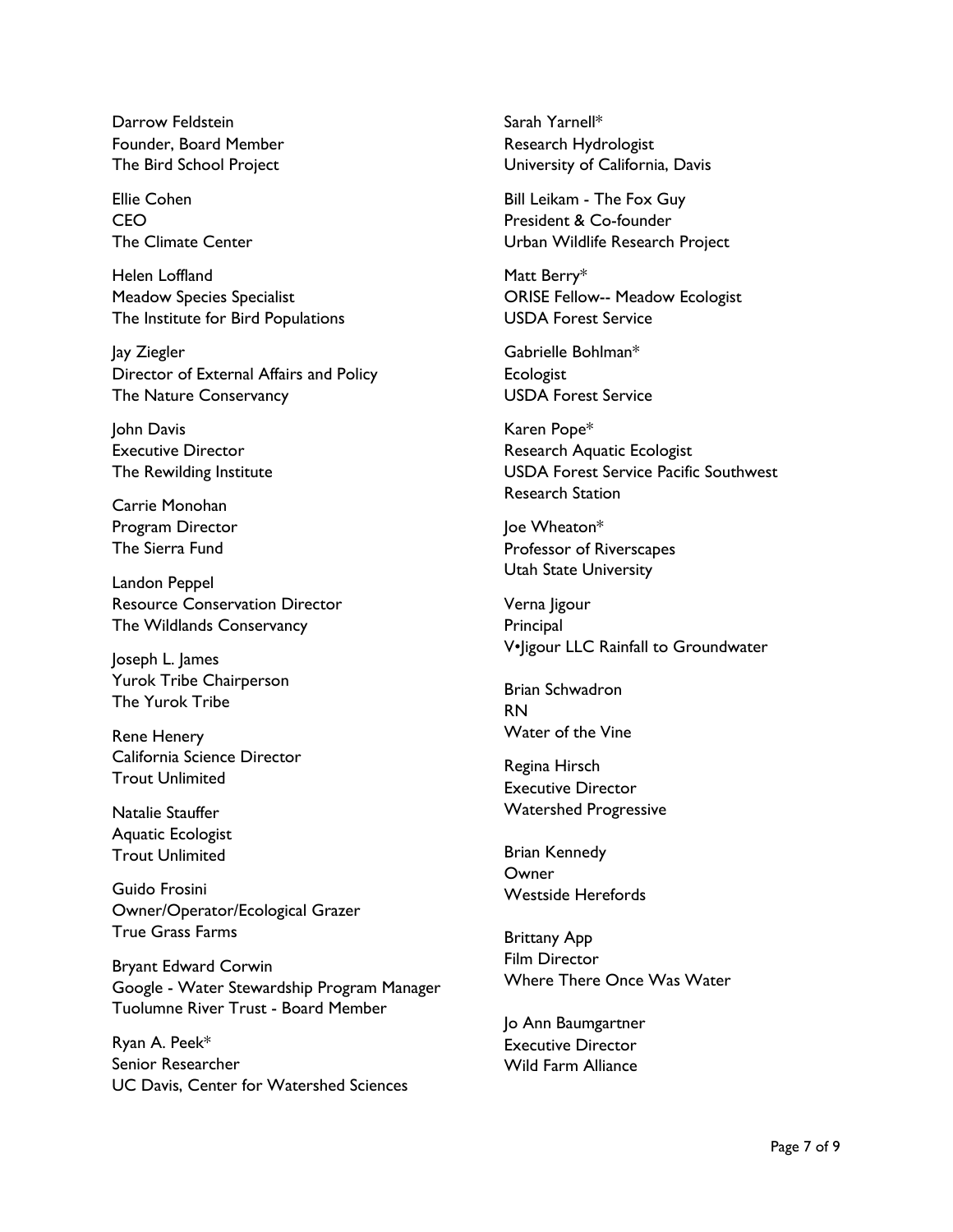| Heidi Perryman<br>Founder and Co-Chair<br>Worth A Dam and CA Beaver Summit | Lori Leigh<br>Individual |
|----------------------------------------------------------------------------|--------------------------|
|                                                                            | Kevin McIntyre           |
| Melanie Bown                                                               | Individual               |
| Individual                                                                 |                          |
|                                                                            | Jacqueline Peigare       |
| Albert Chan                                                                | Individual               |
| Program Manager, Apple                                                     |                          |
|                                                                            | Alexandra Schmitt        |
| Naree Chan, J.D.                                                           | Individual               |
| Individual                                                                 |                          |
|                                                                            | John Shaban              |
| <b>Bonnie Felix</b>                                                        | Individual               |
| Individual                                                                 | Anne Wheaton             |
|                                                                            | Individual               |
| Tamara Harvey                                                              |                          |
| Individual                                                                 |                          |
|                                                                            |                          |

*\* Signing as an individual, not expressing or representing the positions of employer or organization. Title and affiliation are for identification only.*

cc: Members, Senate and Assembly Budget Committees Wade Crowfoot, Secretary, California Natural Resources Agency Chuck Bonham, Director, California Department of Fish and Wildlife Sergio Aguilar, California Department of Finance Jennifer Fearing, Fearless Advocacy

<https://nrm.dfg.ca.gov/FileHandler.ashx?DocumentID=193715&inline>

<sup>1</sup> James, C and R. Lanman. 2012. Novel evidence that beaver were historically native to the Sierra Nevada <https://nrm.dfg.ca.gov/FileHandler.ashx?DocumentID=67452>

 $^2$  Lanman, R.B., H. Perryman, B. Dolman, and C.D. James. 2012. The historical range of beaver in the Sierra Nevada: a review of the evidence. California Fish and Game 98(2):65-80.

<sup>3</sup> Lanman, C.W., Lundquist, K. Perryman, H. Asarian, J.E., Dolman, B. Lanman, R.B., Pollock, M.M. 2013. The historical range of beaver (Castor canadensis) in coastal California: an updated review of the evidence. California Fish and Game 99(4):193-22.<https://nrm.dfg.ca.gov/FileHandler.ashx?DocumentID=67444>

<sup>4</sup> Marymor, L., and R. B. Lanman. 2021. Western Message Petroglyphs indicate historic beaver presence in a San Francisco Bay watershed. California Fish and Wildlife Journal 107(2):89-98.

<sup>&</sup>lt;sup>5</sup> Yarnell, S.M., K. Pope, E.C. Wolf, R. Burnett, and K. Wilson. 2020. A Demonstration of the carbon sequestration and biodiversity benefits of beaver and beaver dam analogue restoration techniques in Childs Meadow, Tehama County, California. Center for Watershed Sciences Technical Report (CWS-2020-01), University of California, Davis. Prepared for CA Department of Fish and Wildlife. pp. 29. [https://watershed.ucdavis.edu/files/UCD-](https://watershed.ucdavis.edu/files/UCD-Yarnell%20Childs%20FINAL%20RPT%20Jul%202015-Dec%202019%20w%20Appendices.pdf)[Yarnell%20Childs%20FINAL%20RPT%20Jul%202015-Dec%202019%20w%20Appendices.pdf](https://watershed.ucdavis.edu/files/UCD-Yarnell%20Childs%20FINAL%20RPT%20Jul%202015-Dec%202019%20w%20Appendices.pdf)

<sup>6</sup> Wohl, Ellen, 2013. Landscape-scale Carbon Storage Associated with Beaver Dams. Geophysical Research Letters. 40(14): 3631-3636.<https://agupubs.onlinelibrary.wiley.com/doi/full/10.1002/grl.50710>

<sup>7</sup>Hood G.A., and S.E. Bayley. 2008. Beaver (Castor canadensis) mitigate the effects on the area of open water in boreal wetlands in western Canada. Biological Conservation 141:556-567. DO[I:10.1016/j.biocon.2007.12.003](http://dx.doi.org/10.1016/j.biocon.2007.12.003)